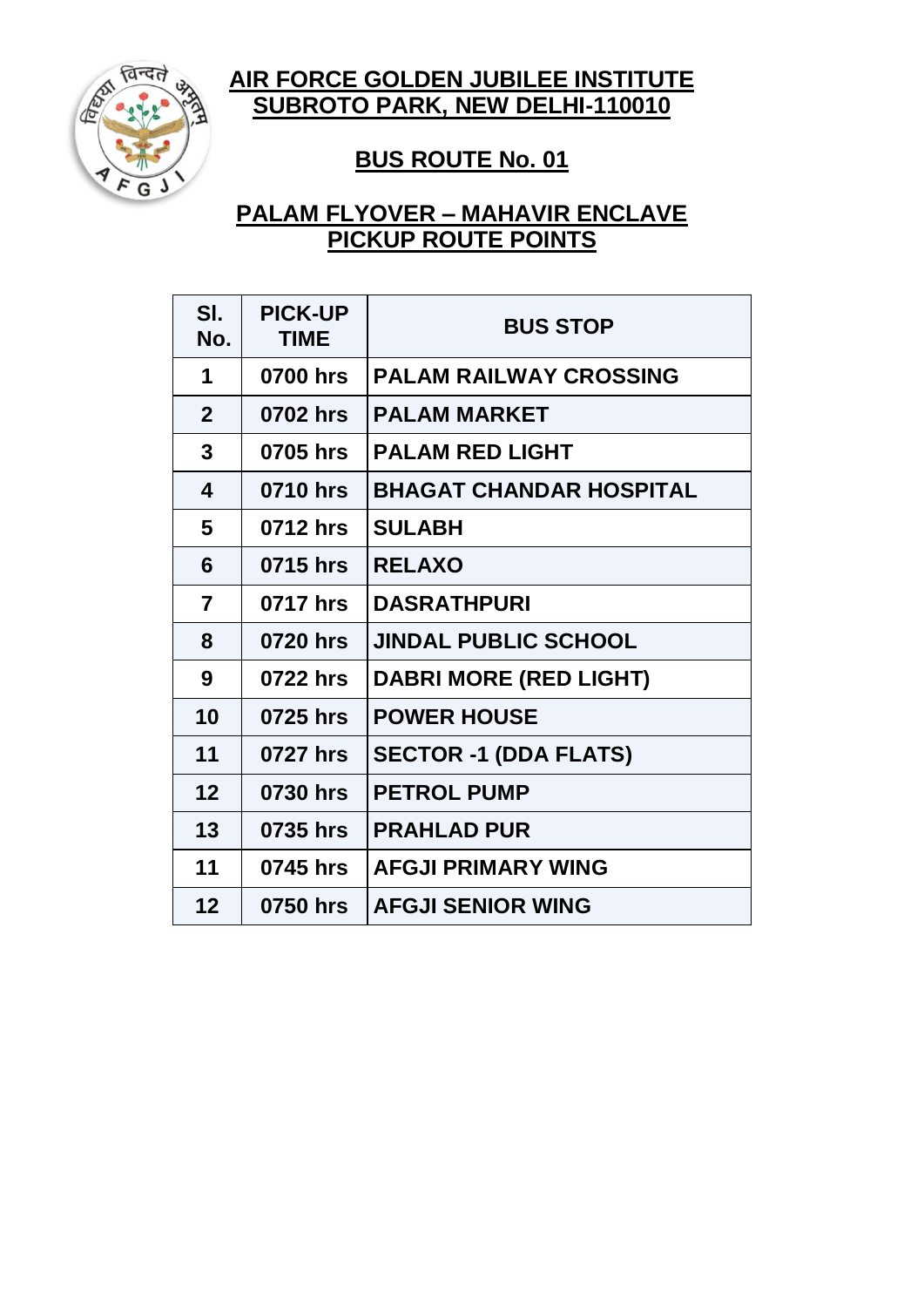

## **AIR FORCE GOLDEN JUBILEE INSTITUTE SUBROTO PARK, NEW DELHI-110010 BUS ROUTE No. 05**

# **PALAM FLYOVER - DWARKA PICK-UP ROUTE POINTS**

| SI.<br>No.     | <b>PICK-UP</b><br><b>TIME</b> | <b>BUS STOP</b>                            |  |
|----------------|-------------------------------|--------------------------------------------|--|
| 1              | 0635 hrs                      | <b>EVER GREEN APPT SECTOR - VII</b>        |  |
| $\mathbf{2}$   | 0636 hrs                      | <b>AFNOE SECTOR - VII</b>                  |  |
| 3              | 0638 hrs                      | <b>GAYATRI APPT SECTOR - IX</b>            |  |
| 4              | 0638 hrs                      | <b>NEW ERA BUSINESS SCHOOL SECTOR – IX</b> |  |
| 5              | 0642 hrs                      | <b>JANKI CHOWK SECTOR – XXIII</b>          |  |
| 6              | 0645 hrs                      | VARDHMAN CROWN MALL SECTOR – XIX           |  |
| $\overline{7}$ | 0648 hrs                      | <b>SHIV SHAKTI APPT SECTOR - X</b>         |  |
| 8              | 0650 hrs                      | <b>NEAR MARKET SECTOR – X</b>              |  |
| 9              | 0652 hrs                      | AKASH INSTITUTE SECTOR - XI                |  |
| 10             | 0655 hrs                      | <b>SAI MANDIR SECTOR - XII</b>             |  |
| 11             | 0658 hrs                      | <b>D J A APTT. SECTOR - XIII</b>           |  |
| 12             | 0659 hrs                      | <b>RADISON SECTOR – XIII</b>               |  |
| 13             | 0700 hrs                      | <b>CNG PUMP SECTOR - XVII</b>              |  |
| 14             | 0705 hrs                      | <b>METRO VIEW SECTOR – XIII</b>            |  |
| 15             | 0706 hrs                      | NETAJI SUBHASH APTT. SECTOR - XIII         |  |
| 16             | 0708 hrs                      | <b>MRV SCHOOL SECTOR - III</b>             |  |
| 17             |                               | 0710 hrs   DPS MATIALA                     |  |
| 18             | 0712 hrs                      | <b>RAJAPURI PETROL PUMP</b>                |  |
| 19             | 0714 hrs                      | <b>TIRANGA CHOWK SECTOR - V</b>            |  |
| 20             | 0715 hrs                      | <b>MADHU VIHAR</b>                         |  |
| 21             | 0720 hrs                      | <b>NEAR PETROL PUMP SECTOR - I</b>         |  |
| 22             | 0745 hrs                      | <b>AFGJI PRIMARY WING</b>                  |  |
| 23             | 0750 hrs                      | <b>AFGJI SENIOR WING</b>                   |  |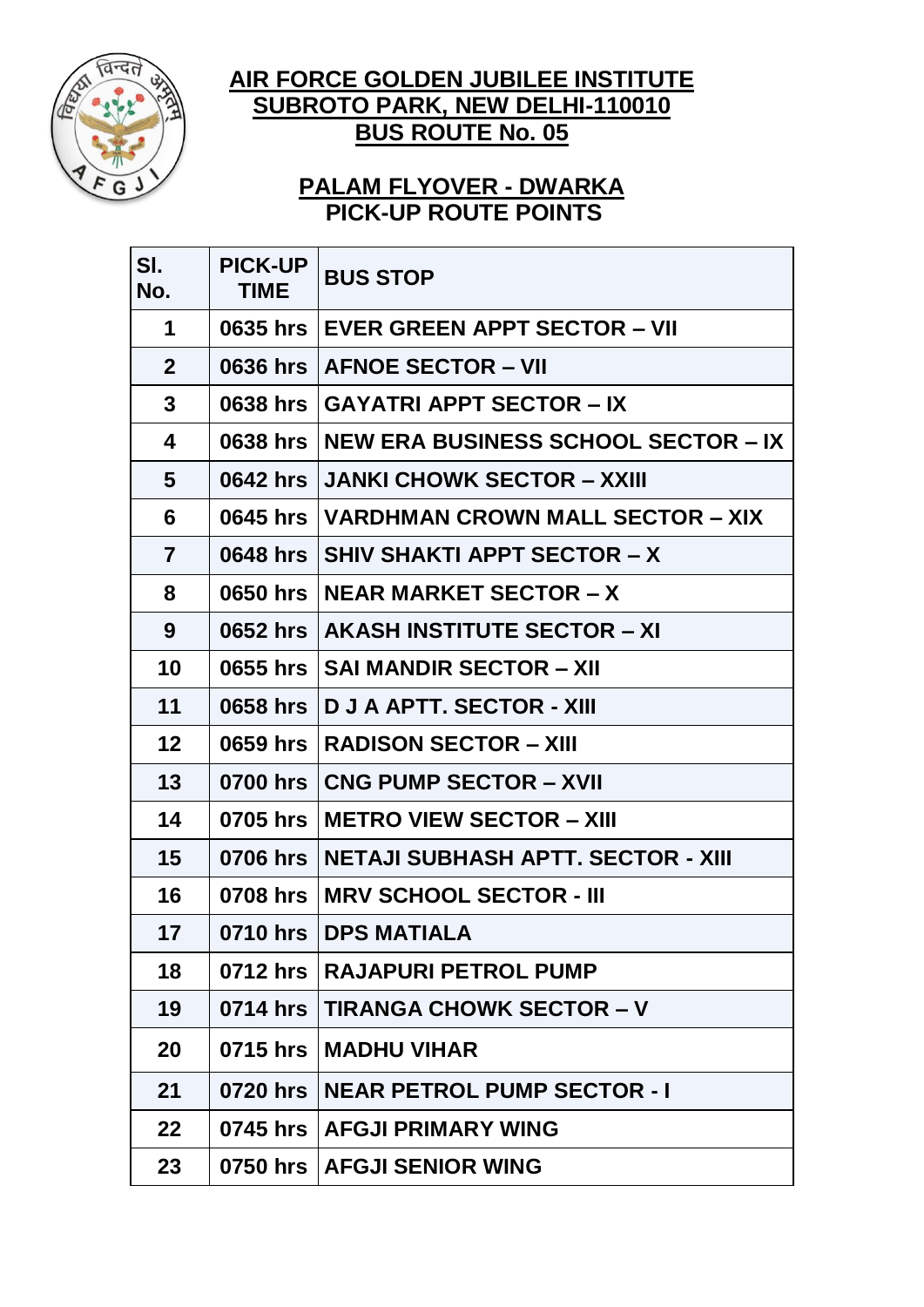

# **AIR FORCE GOLDEN JUBILEE INSTITUTE SUBROTO PARK, NEW DELHI-110010 BUS ROUTE No. 10**

# **MEERA BAGH-VIKASPURI-PARADE ROAD PICK-UP ROUTE POINTS**

| <b>SL</b><br>NO.        | <b>PICK-UP</b><br><b>TIME</b> | <b>BUS STOP</b>                         |
|-------------------------|-------------------------------|-----------------------------------------|
| 1                       | 0640 hrs                      | <b>MEERA BAGH</b>                       |
| $\overline{2}$          | 0645 hrs                      | <b>GH-12</b>                            |
| $\overline{\mathbf{3}}$ | 0647 hrs                      | <b>GH-13</b>                            |
| 4                       | 0650 hrs                      | <b>LIC</b>                              |
| 5                       | 0653 hrs                      | <b>CRPF CAMP</b>                        |
| 6                       | 0658 hrs                      | <b>H BLOCK</b>                          |
| $\overline{\mathbf{z}}$ | 0700 hrs                      | $KG-1$                                  |
| 8                       | 0702 hrs                      | <b>C BLOCK</b>                          |
| 9                       | 0704 hrs                      | <b>VIKASPURI MODE (AKASH INSTITUTE)</b> |
| 10                      | 0714 hrs                      | <b>TILAKPUL</b>                         |
| 11                      | 0716 hrs                      | <b>POWER HOUSE (1)</b>                  |
| 12                      | 0718 hrs                      | <b>CHANDEN DEVI</b>                     |
| 13                      | 0720 hrs                      | <b>JANAK CINEMA</b>                     |
| 14                      | 0725 hrs                      | <b>SAGARPUR</b>                         |
| 15                      | 0727 hrs                      | <b>D BLOCK</b>                          |
| 16                      | 0730 hrs                      | <b>HANUMAN MANDIR</b>                   |
| 17                      | 0735 hrs                      | <b>PEER BABA</b>                        |
| 18                      | 0740 hrs                      | <b>GOPINATH BAZAR</b>                   |
| 19                      | 0745 hrs                      | <b>PARADE ROAD</b>                      |
| 20                      | 0750 hrs                      | <b>AFGJI</b>                            |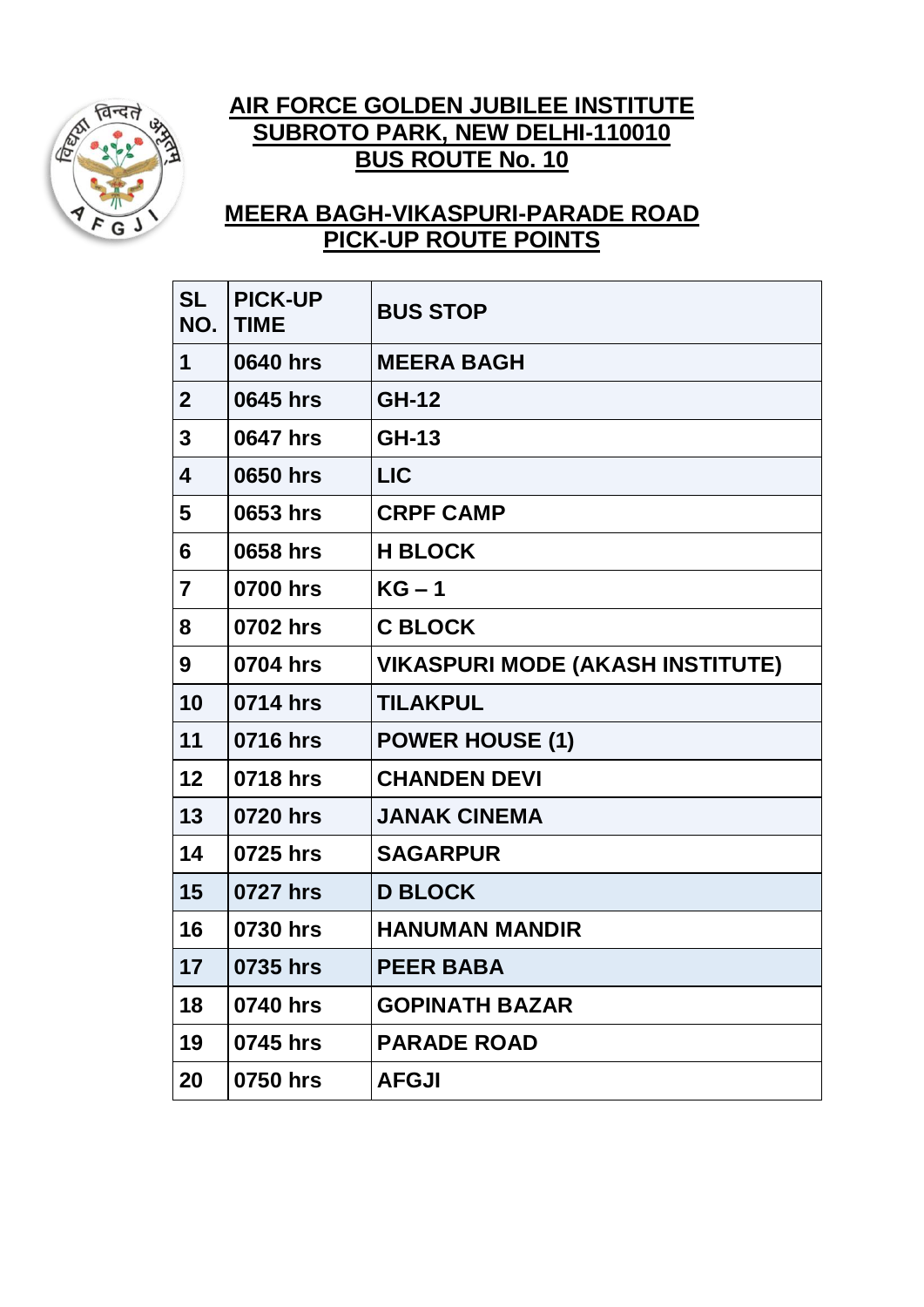

### **AIR FORCE GOLDEN JUBILEE INSTITUTE SUBROTO PARK, NEW DELHI-110010 ROUTE No. 11 MAYA ENCLAVE– RAJOURI GARDEN PICK-UP ROUTE POINTS**

| SI.<br>No.              | <b>PICK-UP</b><br><b>TIME</b> | <b>BUS STOP</b>                                                                 |  |
|-------------------------|-------------------------------|---------------------------------------------------------------------------------|--|
| $\mathbf 1$             | 0645 hrs                      | DDA MIG FLATS MAYAPURI VATIKA APARTMENT                                         |  |
| $\mathbf{2}$            | 0650 hrs                      | DDA MIG FLATS MAYAPURI VATIKA APARTMENTS<br><b>GATE 3 C STREET</b>              |  |
| $\mathbf{3}$            | 0650 hrs                      | <b>VIKRANT ENCLAVE GATE .3, MAYAPURI</b>                                        |  |
| $\overline{\mathbf{4}}$ | 0651 hrs                      | <b>VIKRANT ENCLAVE GATE .1, MAYAPURI</b>                                        |  |
| $5\phantom{1}$          | 0655 hrs                      | <b>SUBHASH NAGAR NEAR CAMBRIDGE SCHOOL</b>                                      |  |
| 6                       | 0657 hrs                      | <b>RAJOURI GARDEN IN FRONT OF THE GYM.</b>                                      |  |
| $\overline{7}$          | 0658 hrs                      | RAJOURI GARDEN, J - 12 BLOCK                                                    |  |
| 8                       | 0659 hrs                      | F-87, RAJOURI GARDEN                                                            |  |
| 9                       | 0703 hrs                      | <b>VISHAL MARKET SHIV MANDIR TAGORE GARDEN</b>                                  |  |
| 10                      | 0706 hrs                      | <b>BF-30, TAGORE GARDEN</b>                                                     |  |
| 11                      | 0710 hrs                      | SARVODAYA VIDHYALAYA SUBHASH NAGAR<br>(DROPING STOP SUBHASH NAGAR NEAR G.N.P.S) |  |
| 12                      | 0715 hrs                      | BEFORE HARI NAGAR CLOCK TOWER( DROPING<br><b>STOP HARI NAGAR)</b>               |  |
| 13                      | 0717 hrs                      | AT HARI NAGAR CLOCK TOWER                                                       |  |
| 14                      | 0718 hrs                      | <b>HARI NAGAR DA BLOCK - BUS STOP</b>                                           |  |
| 15                      | 0719 hrs                      | <b>RWA DB BLOCK HARI NAGAR</b>                                                  |  |
| 16                      | 0721 hrs                      | <b>DB BLOCK-G, 8 AREA MAYA ENCLAVE</b>                                          |  |
| 17                      | 0722 hrs                      | <b>F-1 BLOCK HARI NAGAR</b>                                                     |  |
| 18                      | 0723 hrs                      | <b>F BLOCK HARI NAGAR</b>                                                       |  |
| 19                      | 0725 hrs                      | <b>MAYAPURI CLUB HOUSE</b>                                                      |  |
| 20                      |                               | 0750 hrs   AFGJI PRIMARY WING                                                   |  |
| 21                      |                               | 0755 hrs   AFGJI SENIOR WING                                                    |  |